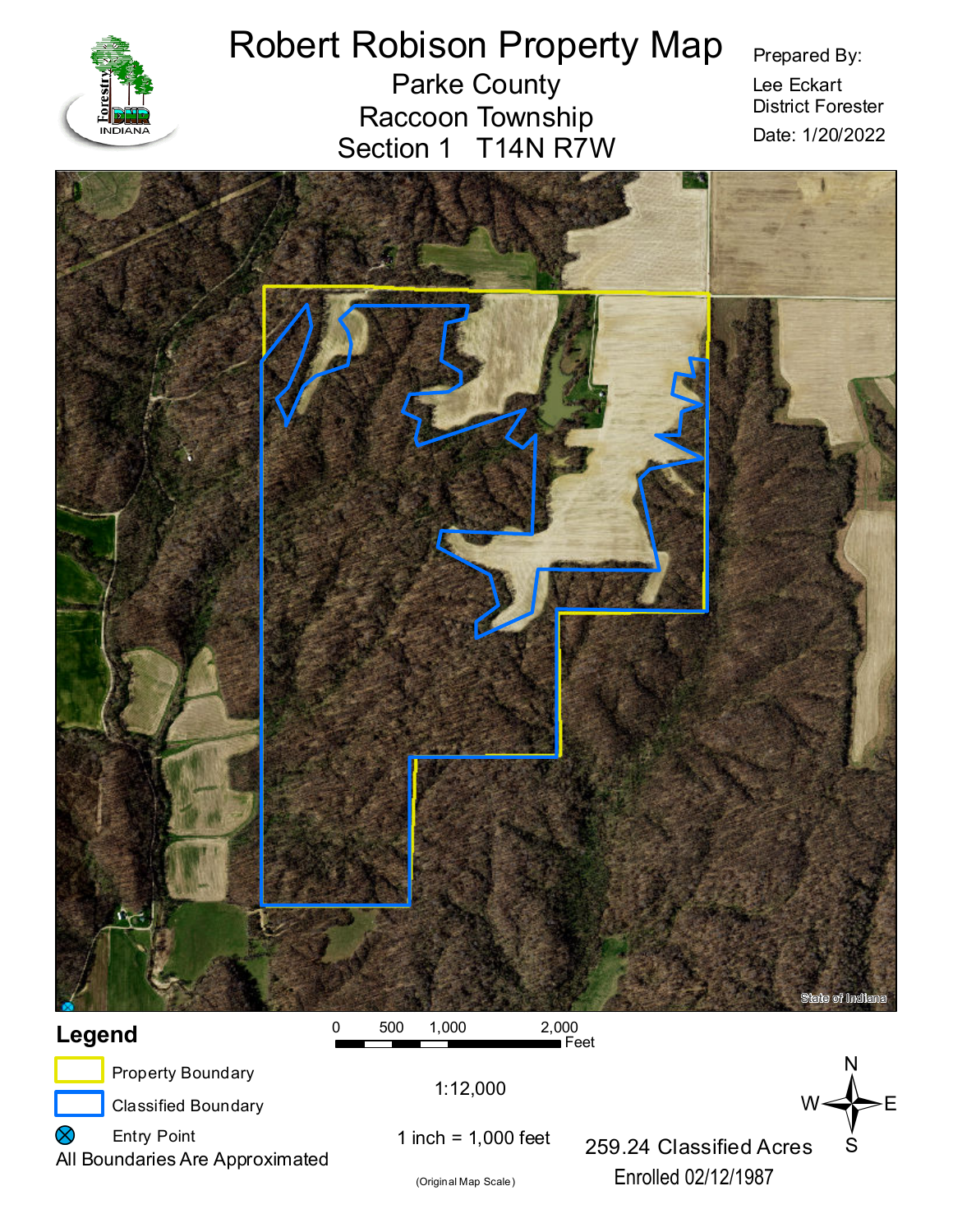# **THE CLASSIFIED FOREST AND WILDLANDS PROGRAM**



A Classified Forest and Wildlands tract is an area of at least 10.0 contiguous acres of forest or non-forest wildlife habitat where the landowner has agreed (by application) to be a good steward of the land and its natural resources. In return, the State of Indiana agrees to see that the assessed value of the land is significantly reduced and taxed on that preferential assessment. The land is managed for timber production, wildlife habitat, and the protection of watersheds, while conserving other natural resources and values.

Eligible lands may be either native forests containing at least 40 square feet of basal area per acre or at least 1,000 timber-producing trees (any size) per acre. Tree plantations with at least 400 well-established timber-producing trees are also eligible to be classified. Wildlands can include natural or planted grasslands, wetlands, native woody vegetation, or areas of open water averaging less than 4 feet in depth or less than 2 acres in size.

Certain activities cannot take place on Classified Forest and Wildlands:

- Grazing by domestic livestock
- Building of houses, sheds, etc.
- Intentional burning unless prescribed under a written management plan
- Growing Christmas trees

Other activities are allowed and are encouraged when appropriate to meet the landowner's goals and objectives for the land. These activities, however, must not be conducted in a manner detrimental to the health and productivity of the property or its watershed. Allowed activities include:

- Wildlife management
- Maintenance of access roads and trails
- Timber harvesting
- Firewood cutting
- Horseback riding
- Hiking
- Hunting

# **PRIMARY BENEFITS TO THE CLASSIFIED LAND OWNER**

- Reduced property taxes
- Regular inspection by a professional forester
- Annual newsletter and forest and wildlife management literature
- Timber harvested recognized as *"Green Certified"*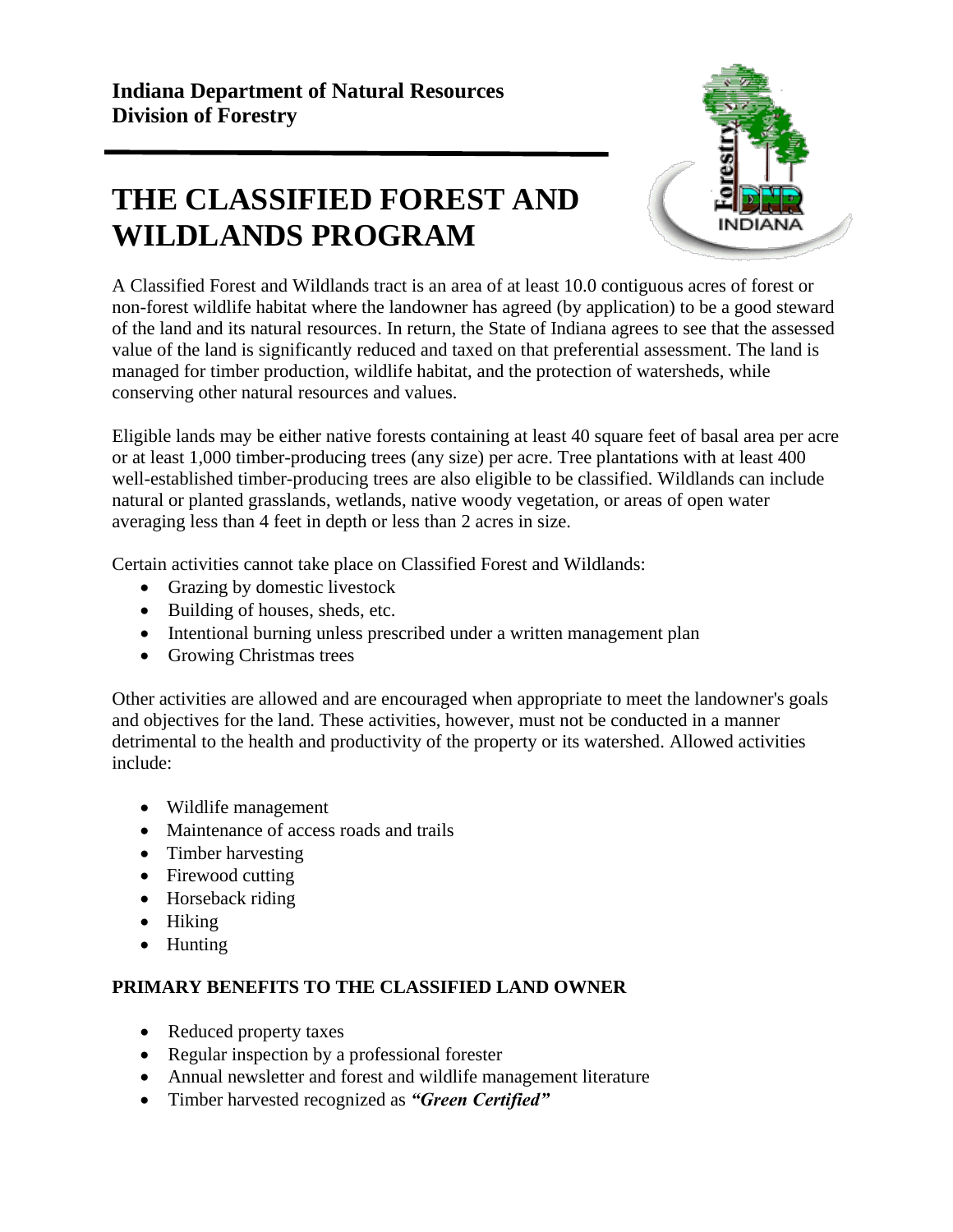

# **CLASSIFIED FOREST AND WILDLANDS FAQ**

### **How long does the land remain in classification?**

Indefinitely, unless an owner legally withdraws the land, or the state forester removes the classification because of non-compliance. If land is withdrawn, the current owner incurs penalties.

#### **Can I build a home or have a trailer?**

Permanent buildings larger than 4 feet by 4 feet are not permitted within the classified forest boundary. A building can be on the same parcel if it is excluded from the classified forest boundary. Trailers can be used on the property temporarily for weekend getaways. Trailers may not stay within the classified boundary year-round.

#### **How does sale or inheritance of land affect classified land?**

Properties stay classified indefinitely. Classification stays with the land not the landowner. The property will remain classified through inheritance and sales. Owners are required to disclose what areas are classified and if there are any violations to any interested buyers. The new owner assumes the program's benefits and responsibilities. If a classified tract is divided, a revised application for each parcel must be filed with the district forester. If acreage split off is under 10 acres, the land is withdrawn from the program.

# **Do I have to do anything each year to keep up my classification?**

Landowners are required to fill out and return their annual report. Landowners are expected to work on improving the health of their forest. This may include maintaining trails, killing invasive species, completing forest/timber stand improvement, disking wildlife habitat, planting native species, improving shelter for critters, and/or harvesting timber sustainably.

# **Does the landowner have to obtain permission from the Division of Forestry to cut or sell timber?**

Any harvest on classified forest needs to improve the health of the forest. A timber harvest that decreases future timber value is prohibited. Although a good idea, the landowner does not need to contact their district forester before harvesting. Unless landowner is also enrolled in FSC Green Certification program. However, landowner must include timber harvest information on their next annual report form. The landowner must ensure that the harvest maintains forest productivity and required tree stocking. Professional consulting foresters provide forest management services including timber marking and timber sale administration.

# **What types of land can be classified?**

Native forests, forest plantations, wetlands, areas of native grass and herbaceous plants, and areas of water less than 2 acres in size or less than 4 feet in average water depth. Your district forester or district wildlife biologist will help you determine eligible areas. Wildlife habitat requires management to qualify.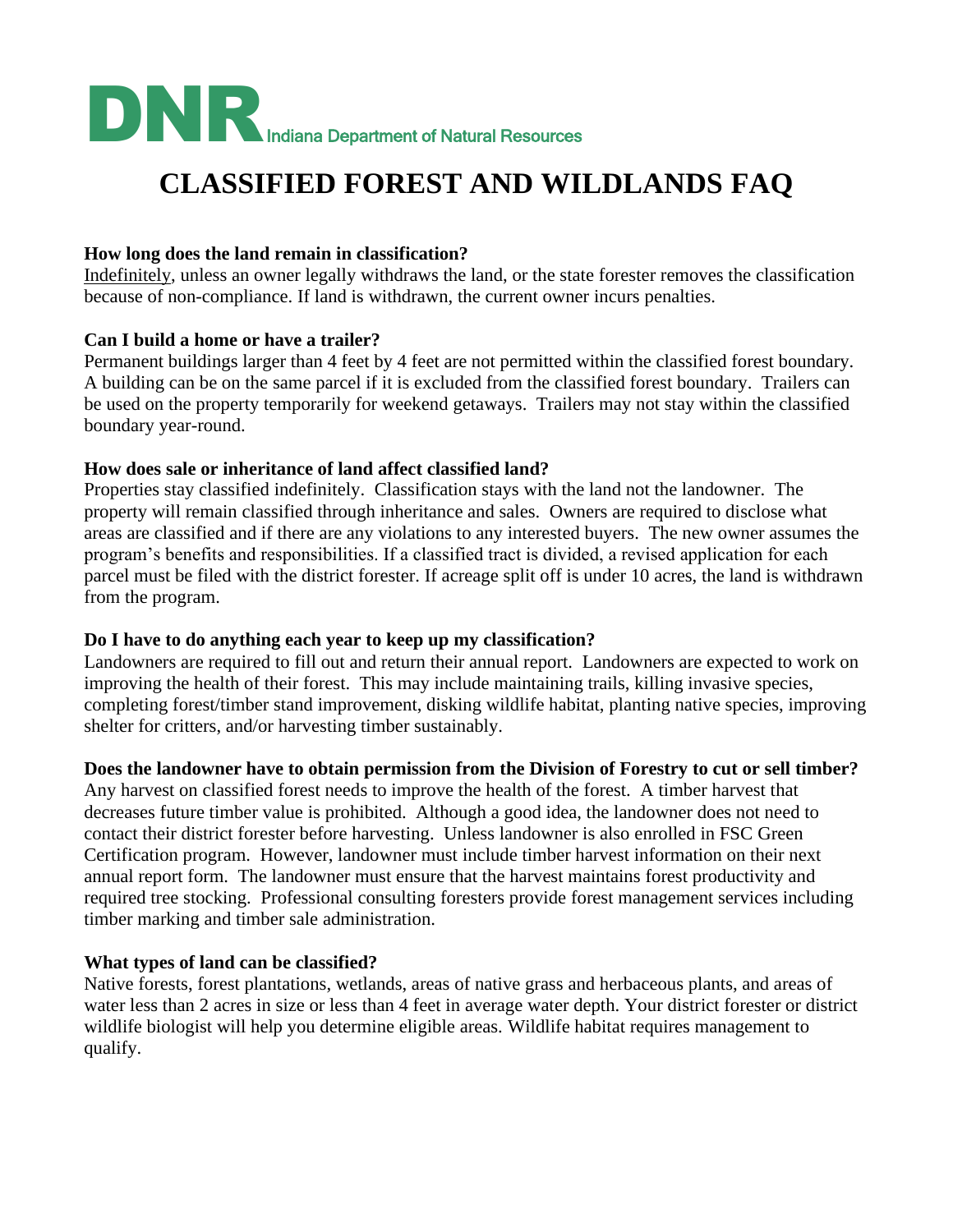

# **CLASSIFIED FOREST AND WILDLANDS FAQ**

#### **What are some types of land that may not be classified?**

Agricultural land is not eligible for classification. Land that is primarily populated by exotic, invasive plant species, or is being actively cultivated for non-timber agricultural crops is not eligible. Christmas tree plantations or orchards are not eligible for classification.

#### **Can I have cows, goats, or other livestock?**

No. Land that is being grazed by domestic livestock or other confined animals is not eligible for classification.A fence will be needed to keep livestock out of classified area.

#### **Where can I get management advice?**

District foresters can provide land management advice. If you have specific wildlife management questions, contact a district wildlife biologist. DNR employees do not complete work on private property. Private consultant foresters are available for a fee for more detailed service or to implement management activities, such as timber sales and forest restoration projects. The district forester can provide the Indiana Forestry and Woodland Owners Association's (IFWOA) Directory of Professional Foresters.

#### **Does program enrollment mean my property is now open for public access?**

No. The landowner retains sole ownership. Anyone who does not receive permission for access is trespassing. Access must be granted to the Division of Forestry for regular inspections.

#### **Can I have trails through my classified land?**

Yes. Trails for hiking, horses and off-road vehicles are acceptable as long as the activity does not destroy the health and productivity of the area or cause significant erosion.

#### **Will enrollment in the program protect my land from future development**?

Only to a small degree. A landowner can withdraw from the program at any time if they are willing to pay the back taxes and associated withdrawal penalties. Look into conservation easements for development protection.

#### **How do I enroll my property?**

Contact your district forester. They will walk the property and create a stewardship plan that helps the landowner meet their objectives. Your district forester will also provide a map of eligible land and enrollment application. The landowner will then hire a surveyor to draw a plat and write a description for eligible land. The surveyor can complete their part from an office. A physical survey is not needed. Then the application is signed and recorded at the courthouse.

#### **How much will it cost to withdraw land?**

Up to 10 years of back taxes, plus 10% interest will be due. If the property is enrolled after 2006, additional penalties of \$100, plus \$50 per acre will be due for land withdrawn. The amount due is based on soil productivity. The county assessor or auditor calculates payment of back taxes.